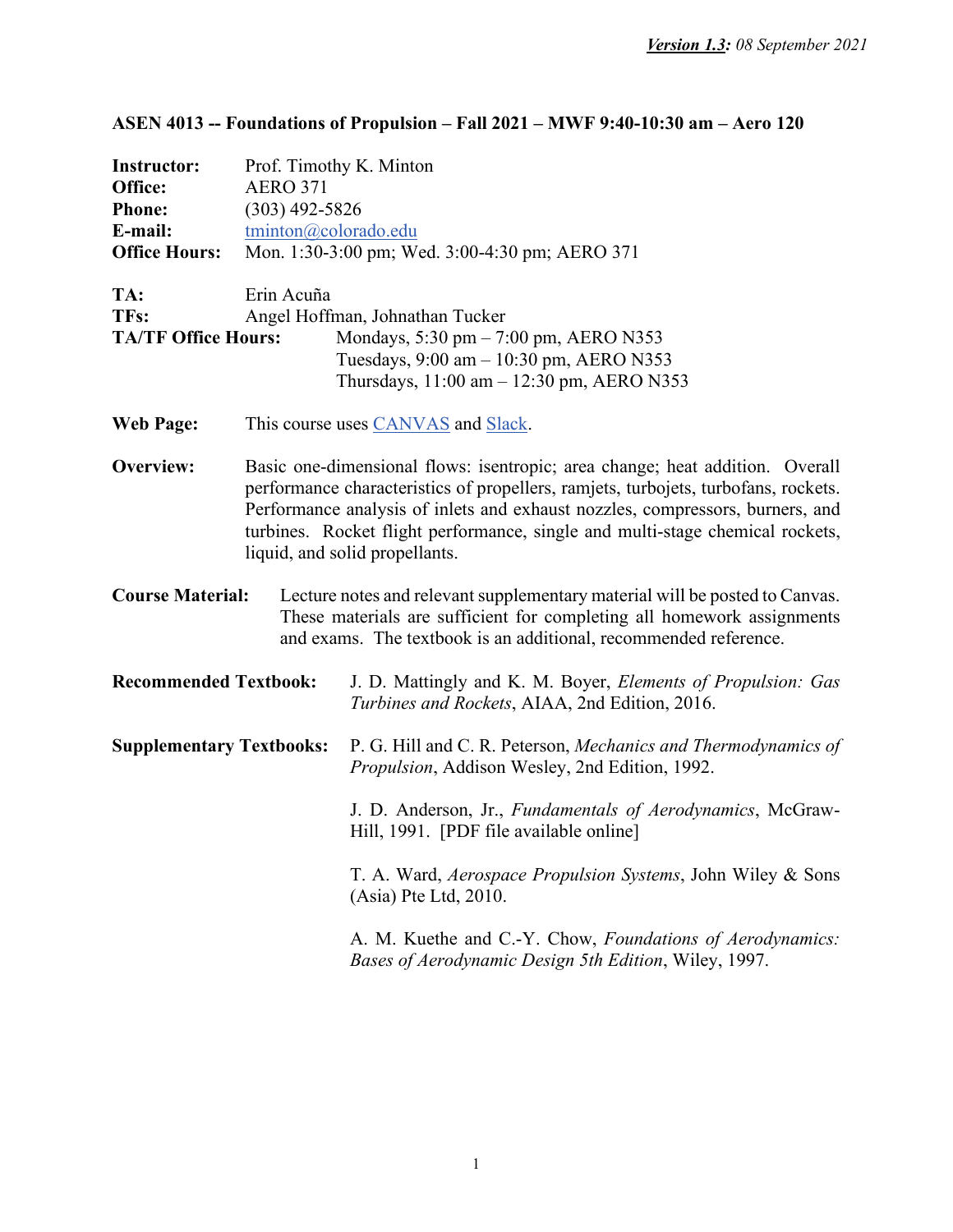## **Approximate Course Outline:**

## **Introduction**

## **I. Thermodynamics of Gases**

- **-** properties of gases
- **-** gas mixtures
- thermodynamic systems

## **II. Aerodynamics**

- quasi one-dimensional flow with area change
- shock waves and expansions
- converging/diverging nozzle flows
- quasi one-dimensional flow with heat addition

## **III. Air-Breathing Engines**

- thrust, efficiency, and range
- turbojets
- turbofans
- turboprops, propfans
- ramjets, scramjets

## **IV. Engine Component Analysis**

- engine-aircraft matching
- inlets supersonic, subsonic
- combustors, afterburners
- axial flow compressors
- axial flow turbines

## **V. Rocket Propulsion**

- thrust and efficiency
- multi-staging
- chemical rocket propulsion
- liquid propellant rockets
- solid propellant rockets

## **Grading:**

- 20% Problem Sets (8)
- 20% Exam 1 (50 min) During regular lecture time

20% Exam 2 (50 min) – During regular lecture time

40% Exam 3 (2 hrs) – During scheduled Final Exam time (not comprehensive)

Grades will be assigned to indicate a student's level of competency in the course material. Accordingly, adjustments may be made in the assignment of final grades to reflect students' performance with respect to the current and historical average of the class. It is anticipated that the average grade (regardless of the absolute score) will be approximately a B-. The final grade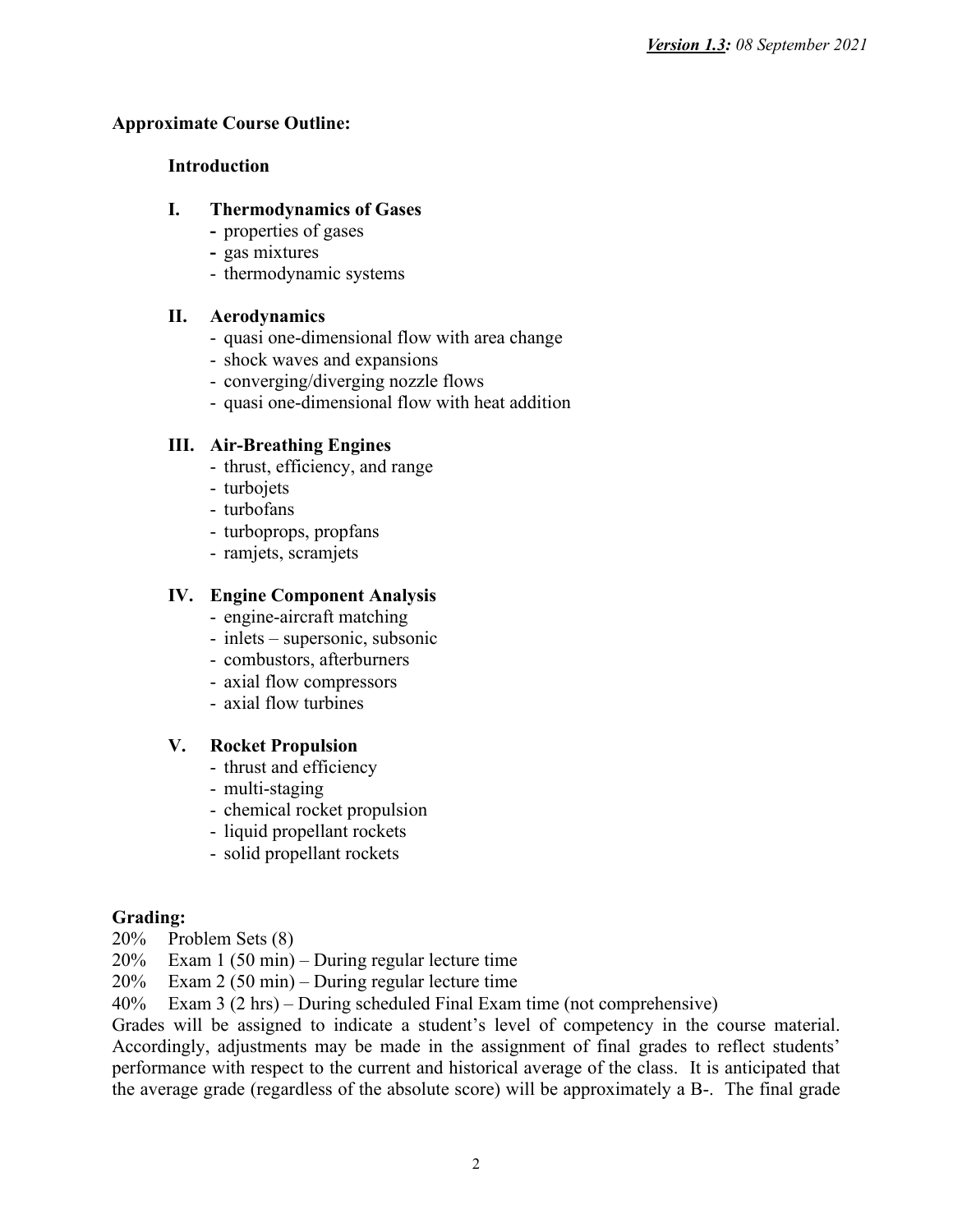indicates your achievement in the course according to AES Department standards based on experience, interactions with industry, government laboratories, others in academia, and according to the criteria established by the ABET accreditation board.

## **Problem Sets:**

- The purpose of the problem sets is to aid the student in learning by working on problems related to the course material.
- Eight problem sets of equal weights will be assigned. It is anticipated that Problem Sets 7&8 will be due at the same time.
- Students must scan (or photograph) their problem sets and submit them through Canvas by 5:00 pm on their due dates. **Late problem sets will not be accepted.** Insufficiently legible work will not be graded and a score of zero will be recorded. Questions about the problem sets should first be directed to the TA or a TF as soon as the questions arise.
- Problem set solutions will be posted on Canvas. For questions regarding the grading of a problem set, students should first discuss the issue with the TA or a TF, who will then decide whether the issue needs to be escalated to Prof. Minton.
- Collaboration is permitted on problem sets, but efforts are individual. **Every student is expected to turn in his/her own individual problem set for grading.** This means that students may discuss the means and methods for solving problems and even compare answers, but they are not free to copy someone's work or find solutions on the internet or in a solutions manual. Copying material from any resource and submitting it as one's own work may be considered plagiarism and an Honor Code violation.
- Use of MATLAB is permitted, but not always desirable. MATLAB code will not suffice for problem set solutions without prior permission. Work shall be written in "human" readable format (we will not try to decipher a student's code), and sufficient work must be shown to indicate to a grader that the student understands how the problem is solved. All graphs (including MATLAB graphs) should be legible and have meaningful axes and legends.
- Keep in mind that the more you think about the problems yourself, the more you will learn, and the easier it will be to succeed on exams.

## **Exams:**

- Exams 1 and 2 will be given in the regular classroom (AERO 120) during the normal class time (9:40-10:30 am) on the scheduled exam days. Exam 3 will be given in the regular classroom (AERO 120) during the time scheduled by the Registrar for the final exam for this course (Wednesday, December 15, 7:30-10:00 pm). None of the exams will be cumulative. Exam 3 will be planned as a 2-hr exam, but students will be allowed the full 2.5-hour final exam time to complete the exam.
- Each student will be allowed to bring note sheets to the exams according to the following restrictions. For Exams 1 and 2: a single sheet of paper  $(8\frac{1}{2} \times 11)$  inches or A4) with any notes that the student writes in his/her own hand (notes may be written on both sides of this sheet of paper). For Exam 3, two such note sheets will be permitted. The note sheets shall be turned in with the student's completed exam and will be returned when the graded exam is returned.
- A hand ("scientific") calculator is permitted during an exam. With the exception of note sheets, as described above, all other materials (e.g., textbooks, notebooks) will not be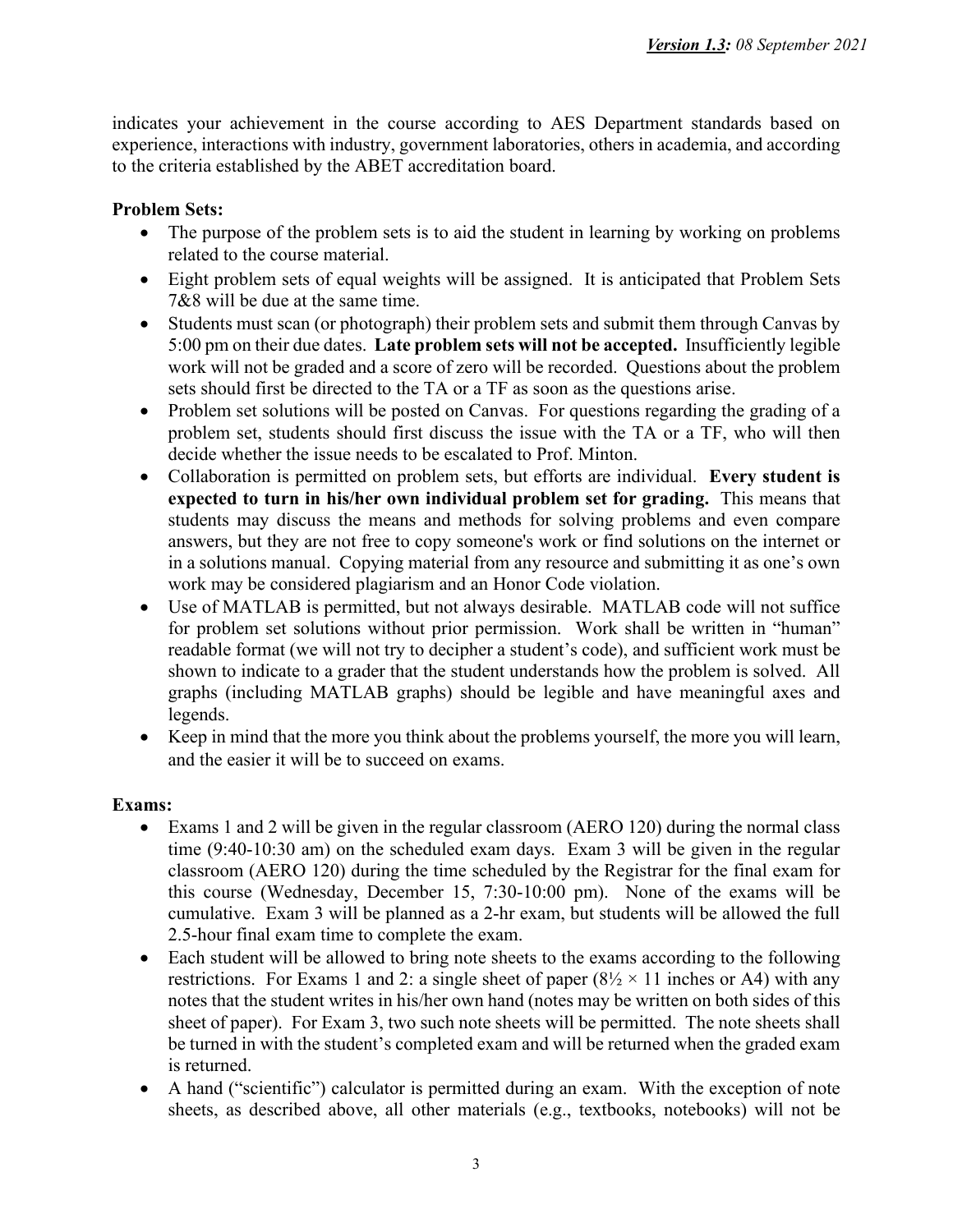permitted during the exams. Electronic devices are not permitted during exams and must be turned off and put away during the exam – electronic devices include, but are not limited to: mobile phones, computers, tablets, Kindles, smart watches, and AR headsets. If a student's electronic device is audible at any time during an exam, then that student shall be obliged to turn in his/her exam and exit the room immediately.

- Solutions to the exams will be posted on Canvas. For questions regarding the grading of an exam, students should first discuss the issue with the TA or a TF, who will then decide whether the issue needs to be escalated to Prof. Minton.
- Make-up exams will only be approved for students with a legitimate excuse. There are no unexcused make-up exams.
- A student who requires accommodations because of a disability shall submit an accommodation letter from Disability Services to the instructor in a timely manner (minimum of two weeks in advance of the first exam) so that the student's needs can be addressed.

## **Evaluated Outcomes:**

The Department of Aerospace Engineering Sciences has adopted a policy of assigning grades according to "evaluated outcomes" in each course:

- **O1** Professional context and expectations (ethics, economics, business environment, etc.)
- **O2** Current and historical perspective
- **O3** Multidisciplinary, systems perspective
- **O4** Written, oral, graphical communication ability
- **O5** Knowledge of key scientific/engineering concepts
- **O6** Ability to define and conduct experiments, use instrumentation
- **O7** Ability to learn independently, find information
- **O8** Ability to work in teams
- **O9** Ability to design
- **O10** Ability to formulate and solve problems
- **O11** Ability to use and program computers

Evaluation of these outcomes allows an assessment of the student's performance and provides a major portion of the process that the faculty use for continuous assessment and improvement of the entire AES curriculum. The model for these outcomes derives from several sources including the "Desired Attributes of an Engineer" as defined by The Boeing Company, and "curriculum reviews" from major aerospace corporations including The Boeing Co., Lockheed Martin Corp., and Ball Aerospace Corp. These inputs were combined with the AES faculty vision of the desired attributes of an aerospace engineer and the requirements of the Accreditation Board for Engineering and Technology (ABET) toproduce this list of evaluated outcomes. Each assignment is designed and graded to assess some combination of several or a few of the outcomes.

## **Behavioral Expectations:**

Both students and faculty are responsible for maintaining an appropriate learning environment in all instructional settings. This includes respectful and courteous behavior, as well as ensuring a quiet work atmosphere without noise distractions (e.g., talking and audible sounds from electronic devices). Professional courtesy and sensitivity are especially important with respect to individuals and topics dealing with race, color, national origin, sex, pregnancy, age, disability, creed, religion,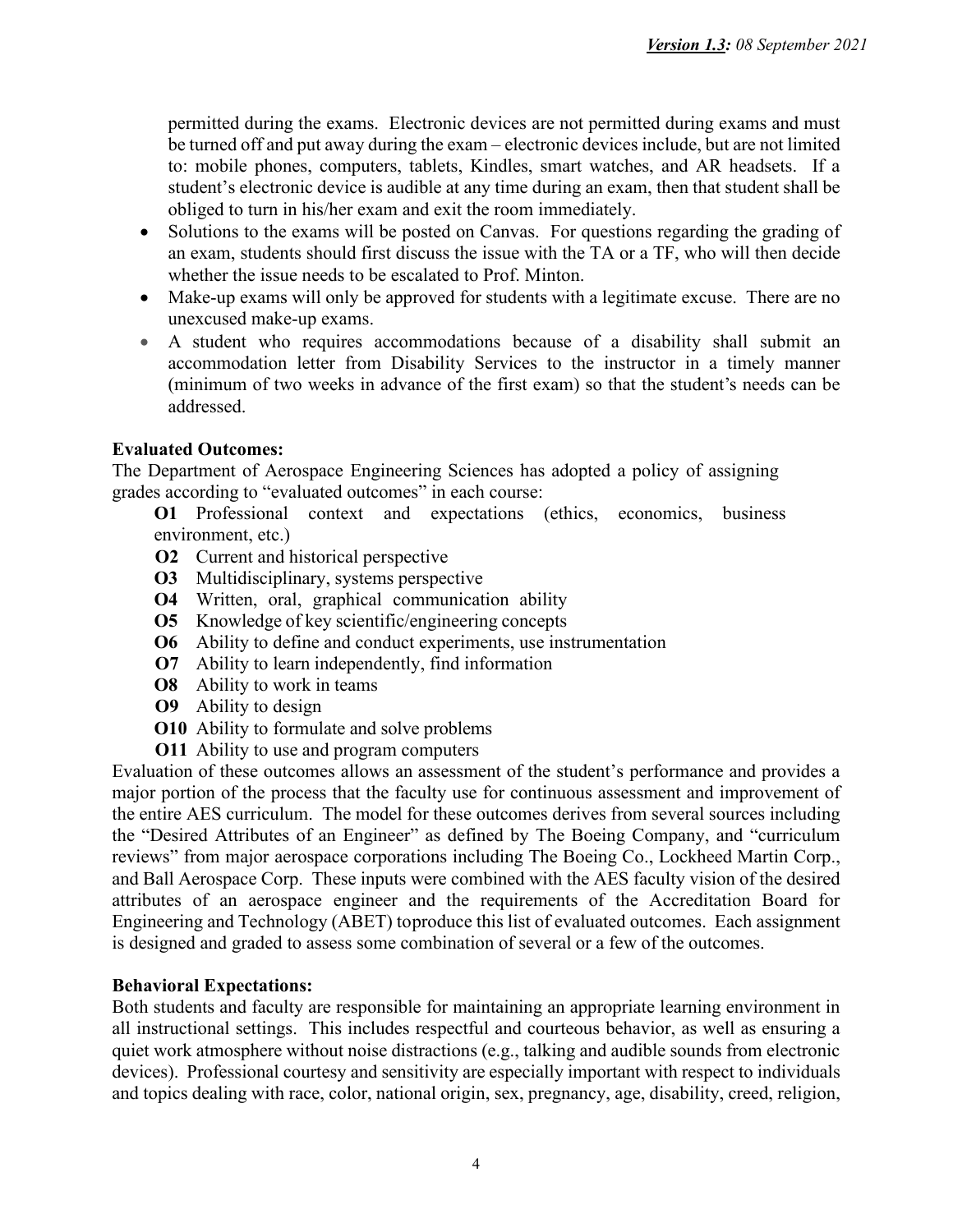sexual orientation, gender identity, gender expression, veteran status, political affiliation, or political philosophy. Those who fail to adhere to behavioral standards may be subject to discipline. For more information, see the policies on [classroom behavior](http://www.colorado.edu/policies/student-classroom-and-course-related-behavior) and the Student Conduct and Conflict Resolution policies.

#### **Requirements for COVID-19:**

- As a matter of public health and safety due to the pandemic, all members of the CU Boulder community and all visitors to campus must follow university, department and building requirements, and all public health orders in place to reduce the risk of spreading infectious disease. Students who fail to adhere to these requirements will be asked to leave class, and students who do not leave class when asked or who refuse to comply with these requirements will be referred t[o](https://www.colorado.edu/sccr/) [Student Conduct and Conflict Resolution.](https://www.colorado.edu/sccr/) For more information, students are referred to the policy o[n](https://www.colorado.edu/policies/covid-19-health-and-safety-policy) [classroom behavior](http://www.colorado.edu/policies/student-classroom-and-course-related-behavior) and the [Student Code](http://www.colorado.edu/osccr/)  [of Conduct.](http://www.colorado.edu/osccr/) If you require accommodation because a disability prevents you from fulfilling these safety measures, please follow the steps in the "Accommodation for Disabilities" statement in this syllabus.
- As of August 13, 2021, CU Boulder has returned to requiring masks in classrooms and laboratories regardless of vaccination status. This requirement is a temporary precaution during the delta surge to supplement CU Boulder's COVID-19 vaccine requirement. Exemptions include individuals who cannot medically tolerate a face covering, as well as those who are hearing-impaired or otherwise disabled or who are communicating with someone who is hearing-impaired or otherwise disabled and where the ability to see the mouth is essential to communication. Students who qualify for a mask-related accommodation should follow the steps in the "Accommodation for Disabilities" (see below). In addition, vaccinated instructional faculty who are engaged in an indoor instructional activity and are separated by at least 6 feet from the nearest person are exempt from wearing masks if they so choose.
- Students who have tested positive for COVID-19, have symptoms of COVID-19, or have had close contact with someone who has tested positive for or had symptoms of COVID-19 must stay home. In this class, a student who issick or quarantined should obtain lectures and other course materials on Canvas and contact the instructor to discuss any potential need for special consideration on an exam. There will be no special consideration for problem sets. If a student has been sick or quarantined with COVID-19 during the course, then the instructor will take this into consideration when assigning the student's final grade.

## **Accommodation for Disabilities:**

If a student qualifies for accommodations because of a disability, the student must submit his/her accommodation letter from Disability Services to the instructor in a timely manner so that the student's needs can be addressed. Disability Services determines accommodations based on documented disabilities in the academic environment. Information on requesting accommodations is located on the [Disability Services website.](https://www.colorado.edu/disabilityservices/) For assistance, Disability Services may be contacted at 303-492-8671 or [dsinfo@colorado.edu.](mailto:dsinfo@colorado.edu) A student with a temporary medical condition should see [Temporary Medical Conditions](http://www.colorado.edu/disabilityservices/students/temporary-medical-conditions) on the Disability Services website.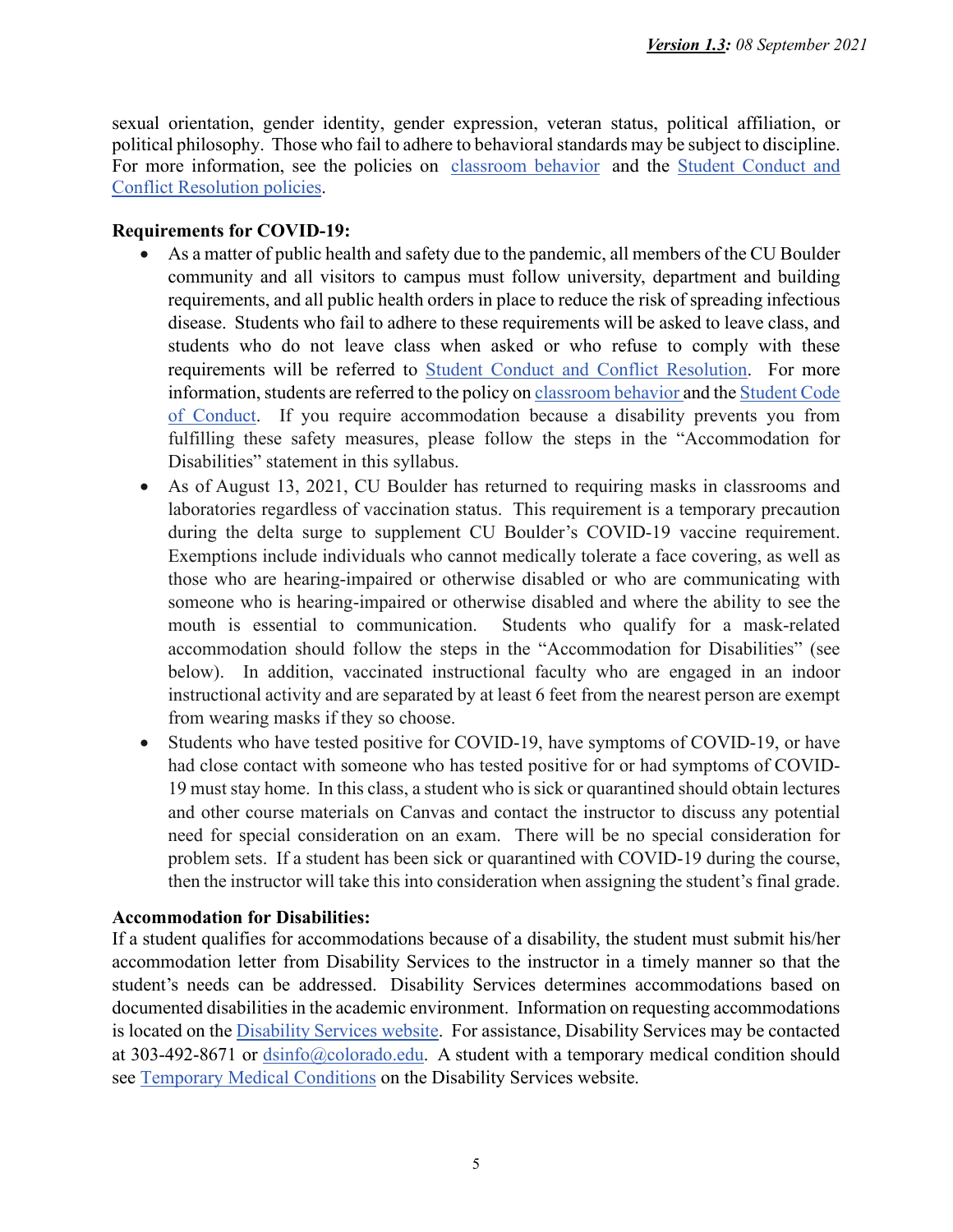#### **Preferred Student Names and Pronouns:**

CU Boulder recognizes that students' legal information doesn't always align with how they identify. Students may update their preferred names and pronouns via the student portal; those preferred names and pronouns are listed on instructors' class rosters. In the absence of such updates, the name that appears on the class roster is the student's legal name.

#### **Honor Code:**

All students enrolled in a University of Colorado Boulder course are responsible for knowing and adhering to the Honor Code. Violations of the policy may include: plagiarism, cheating, fabrication, lying, bribery, threat, unauthorized access to academic materials, clicker fraud, submitting the same or similar work in more than one course without permission from all course instructors involved, and aiding academic dishonesty. All incidents of academic misconduct will be reported to the Honor Code (honor@colorado.edu; 303-492-5550). Students who are found responsible for violating the academic integrity policy will be subject to nonacademic sanctions from the Honor Code as well as academic sanctions from the faculty member. Additional information regarding the Honor Code academic integrity policy can be found on the [Honor Code](https://www.colorado.edu/sccr/honor-code-faculty-and-staff)  [website.](https://www.colorado.edu/sccr/honor-code-faculty-and-staff)

#### **Sexual Misconduct, Discrimination, Harassment and/or Related Retaliation:**

- CU Boulder is committed to fostering a positive and welcoming learning, working, and living environment. CU Boulder will not tolerate acts of sexual misconduct (including sexual assault, exploitation, harassment, dating or domestic violence, and stalking), discrimination, and harassment by members of our community. Individuals who believe they have been subject to misconduct or retaliatory actions for reporting a concern should contact the Office of Institutional Equity and Compliance (OIEC) at 303-492-2127 or  $cureport@colorado.edu.$  Information about the OIEC, university policies, [reporting](https://www.colorado.edu/oiec/reporting-resolutions/making-report) options, and the campus resources can be found on the [OIEC website.](http://www.colorado.edu/institutionalequity/)
- Faculty and graduate instructors have a responsibility to inform OIEC when made aware of incidents of sexual misconduct, dating and domestic violence, stalking, discrimination, harassment and/or related retaliation, to ensure that individuals impacted receive information about their rights, support resources, and reporting options.

## **Religious Holidays:**

• Campus policy regarding religious observances requires that faculty make every effort to deal reasonably and fairly with all students who, because of religious obligations, have conflicts with scheduled exams, assignments, or required attendance. The instructor will make every effort to accommodate a student's religious obligations provided that the student gives notification well in advance of the scheduled conflict. In all but extraordinary cases, notification shall be provided at least two weeks in advance of the conflict to request special accommodations. See the [campus policy regarding religious observances](http://www.colorado.edu/policies/observance-religious-holidays-and-absences-classes-andor-exams) for full details.